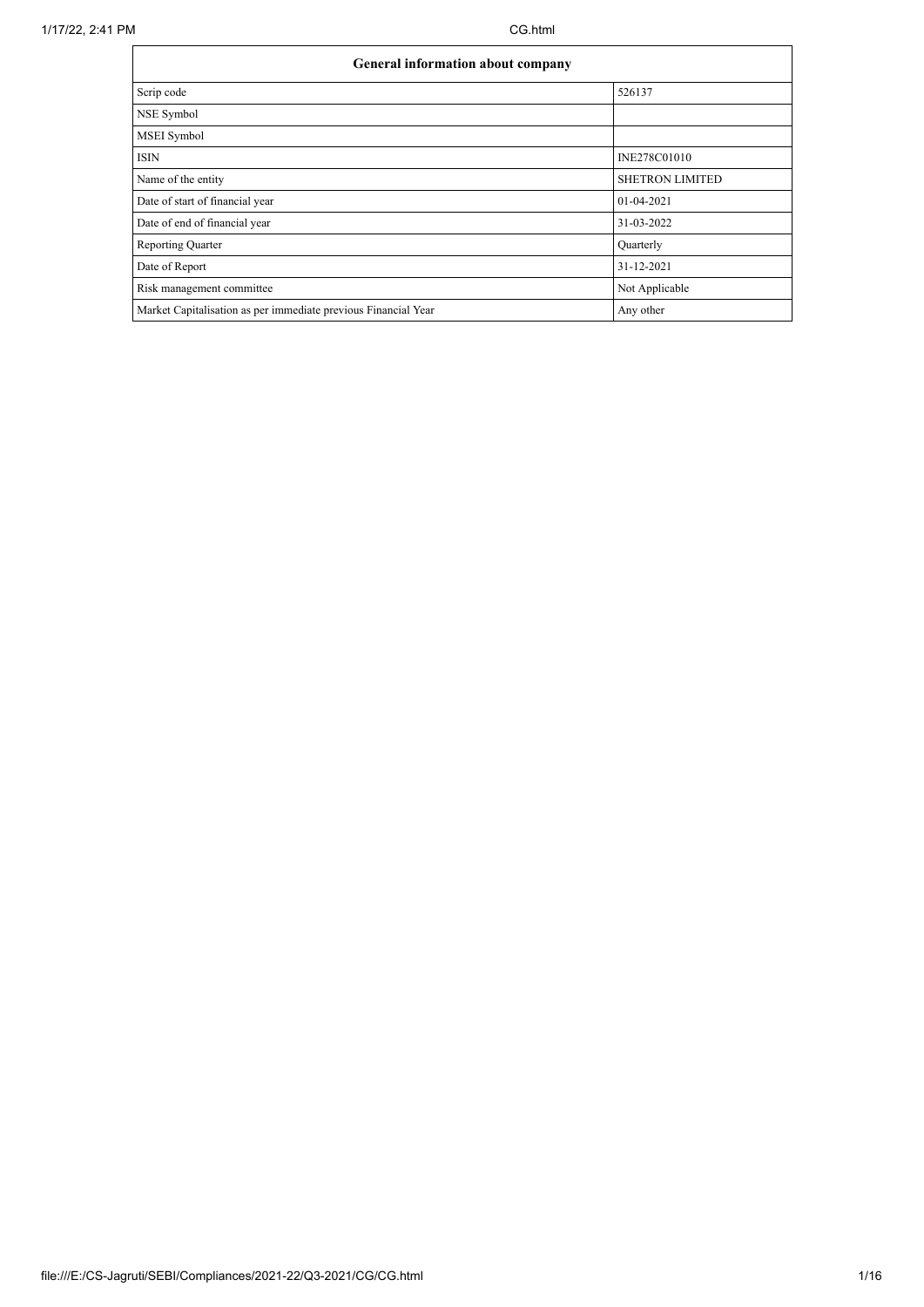## **Annexure I**

## **Annexure I to be submitted by listed entity on quarterly basis**

## **I. Composition of Board of Directors**

|                             |            |            |                                                |                            |                               |                          | Disclosure of notes on composition of board of directors explanatory                                 |                                             |                                                           |                            |                      |                                            |                                                                                                                                                |                                                                                                                                                                      |                                                                                                                                                                          |                                                                                                                               |
|-----------------------------|------------|------------|------------------------------------------------|----------------------------|-------------------------------|--------------------------|------------------------------------------------------------------------------------------------------|---------------------------------------------|-----------------------------------------------------------|----------------------------|----------------------|--------------------------------------------|------------------------------------------------------------------------------------------------------------------------------------------------|----------------------------------------------------------------------------------------------------------------------------------------------------------------------|--------------------------------------------------------------------------------------------------------------------------------------------------------------------------|-------------------------------------------------------------------------------------------------------------------------------|
|                             |            |            |                                                |                            |                               |                          |                                                                                                      |                                             | Whether the listed entity has a Regular Chairperson   Yes |                            |                      |                                            |                                                                                                                                                |                                                                                                                                                                      |                                                                                                                                                                          |                                                                                                                               |
|                             |            |            |                                                |                            |                               |                          |                                                                                                      |                                             | Whether Chairperson is related to MD or CEO               |                            |                      | Yes                                        |                                                                                                                                                |                                                                                                                                                                      |                                                                                                                                                                          |                                                                                                                               |
| he Director                 | PAN        | <b>DIN</b> | Category 1<br>of directors                     | Category 2<br>of directors | Category<br>3 of<br>directors | Date<br>of<br>Birth      | Whether<br>special<br>resolution<br>passed?<br>[Refer Reg.<br>$17(1A)$ of<br>Listing<br>Regulations] | Date of<br>passing<br>special<br>resolution | <b>Initial Date</b><br>of<br>appointment                  | Date of Re-<br>appointment | Date of<br>cessation | Tenure<br>of<br>director<br>(in<br>months) | No of<br>Directorship<br>in listed<br>entities<br>including<br>this listed<br>entity (Refer<br>Regulation<br>17A of<br>Listing<br>Regulations) | No of<br>Independent<br>Directorship<br>in listed<br>entities<br>including<br>this listed<br>entity<br>(Refer<br>Regulation<br>$17A(1)$ of<br>Listing<br>Regulations | Number of<br>memberships<br>in Audit/<br>Stakeholder<br>Committee(s)<br>including this<br>listed entity<br>(Refer<br>Regulation<br>$26(1)$ of<br>Listing<br>Regulations) | No o<br>Chair<br>in A<br>Stake<br>Com<br>held in<br>enti<br>inclu<br>this 1<br>entity<br>Regu<br>26(<br>Lis<br><b>Regul</b> : |
| <b>₹ SANKU</b>              | AAJPS9636B | 00432755   | Executive<br>Director                          | Chairperson                |                               | $03 -$<br>$06 -$<br>1943 | NA                                                                                                   |                                             | 01-09-2008                                                | 16-05-2019                 |                      | 60                                         |                                                                                                                                                | $\theta$                                                                                                                                                             |                                                                                                                                                                          | $\overline{2}$                                                                                                                |
| $\mathbf{R}$                | ABEPN0021D | 00477686   | Executive<br>Director                          | Not<br>Applicable          | MD                            | $03 -$<br>$03 -$<br>1967 | NA                                                                                                   |                                             | 01-09-2008                                                | 16-05-2019                 |                      | 48                                         |                                                                                                                                                | $\Omega$                                                                                                                                                             |                                                                                                                                                                          | $\Omega$                                                                                                                      |
| <b>VITTAL</b>               | AANPM3902G | 00798354   | Executive<br>Director                          | Not<br>Applicable          | MD                            | $05 -$<br>$01 -$<br>1966 | NA                                                                                                   |                                             | 18-07-2016                                                | 16-05-2019                 |                      | 36                                         |                                                                                                                                                | $\Omega$                                                                                                                                                             | $\mathbf{0}$                                                                                                                                                             | $\Omega$                                                                                                                      |
| <b>WDA</b><br><b>AGOWDA</b> | AAMPP4745P | 00061959   | Non-<br>Executive -<br>Independent<br>Director | Not<br>Applicable          |                               | $20 -$<br>$01 -$<br>1944 | Yes                                                                                                  | $25-03-$<br>2019                            | 27-09-2002                                                | 17-09-2019                 |                      | 36                                         |                                                                                                                                                |                                                                                                                                                                      | 2                                                                                                                                                                        |                                                                                                                               |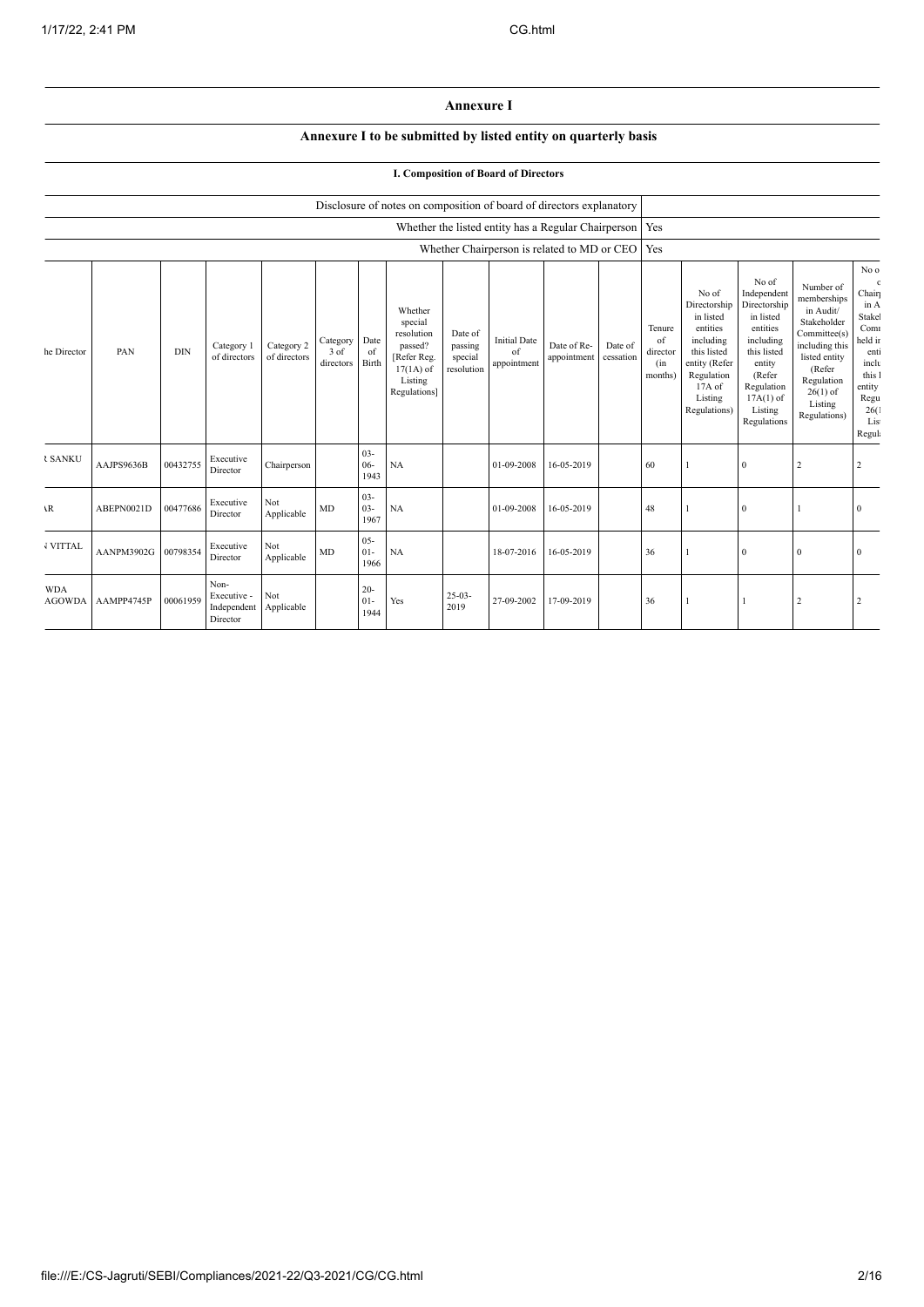|    |                     |                                                |                         |            |                                                           |                               |                               |                          | I. Composition of Board of Directors                                                                 |                                             |                                          |                            |                      |                                            |                                                                                                                                                |                                                                                                                                                                      |                                            |
|----|---------------------|------------------------------------------------|-------------------------|------------|-----------------------------------------------------------|-------------------------------|-------------------------------|--------------------------|------------------------------------------------------------------------------------------------------|---------------------------------------------|------------------------------------------|----------------------------|----------------------|--------------------------------------------|------------------------------------------------------------------------------------------------------------------------------------------------|----------------------------------------------------------------------------------------------------------------------------------------------------------------------|--------------------------------------------|
|    |                     |                                                |                         |            |                                                           |                               |                               |                          | Disclosure of notes on composition of board of directors explanatory                                 |                                             |                                          |                            |                      |                                            |                                                                                                                                                |                                                                                                                                                                      |                                            |
|    |                     |                                                |                         |            |                                                           |                               |                               |                          | Whether the listed entity has a Regular Chairperson                                                  |                                             |                                          |                            |                      |                                            |                                                                                                                                                |                                                                                                                                                                      |                                            |
| Sr | Title<br>(Mr<br>Ms) | Name of the<br>Director                        | PAN                     | <b>DIN</b> | Category 1<br>of directors                                | Category 2<br>of<br>directors | Category<br>3 of<br>directors | Date<br>of<br>Birth      | Whether<br>special<br>resolution<br>passed?<br>[Refer Reg.<br>$17(1A)$ of<br>Listing<br>Regulations] | Date of<br>passing<br>special<br>resolution | <b>Initial Date</b><br>of<br>appointment | Date of Re-<br>appointment | Date of<br>cessation | Tenure<br>of<br>director<br>(in<br>months) | No of<br>Directorship<br>in listed<br>entities<br>including<br>this listed<br>entity (Refer<br>Regulation<br>17A of<br>Listing<br>Regulations) | No of<br>Independent<br>Directorship<br>in listed<br>entities<br>including<br>this listed<br>entity<br>(Refer<br>Regulation<br>$17A(1)$ of<br>Listing<br>Regulations | n<br>$\epsilon$<br>$\overline{\mathbf{u}}$ |
|    | $5$ Mr              | <b>MOHAN</b><br><b>NARAYAN</b><br><b>MENON</b> | ACLPM6838R              | 02838483   | Non-<br>Executive -<br>Independent Applicable<br>Director | Not                           |                               | $10-$<br>$08 -$<br>1948  | Yes                                                                                                  | $20 - 09 -$<br>2021                         | 18-07-2016                               | 28-09-2017                 |                      | 60                                         |                                                                                                                                                |                                                                                                                                                                      |                                            |
| 6  | <b>Mrs</b>          | Jyoti<br>Baliga                                | Gopalkrishna AADPB6156B | 00484000   | Non-<br>Executive -<br>Independent<br>Director            | Not<br>Applicable             |                               | $04 -$<br>$05 -$<br>1957 | NA                                                                                                   |                                             | 25-07-2019                               | 25-07-2019                 |                      | 36                                         |                                                                                                                                                |                                                                                                                                                                      |                                            |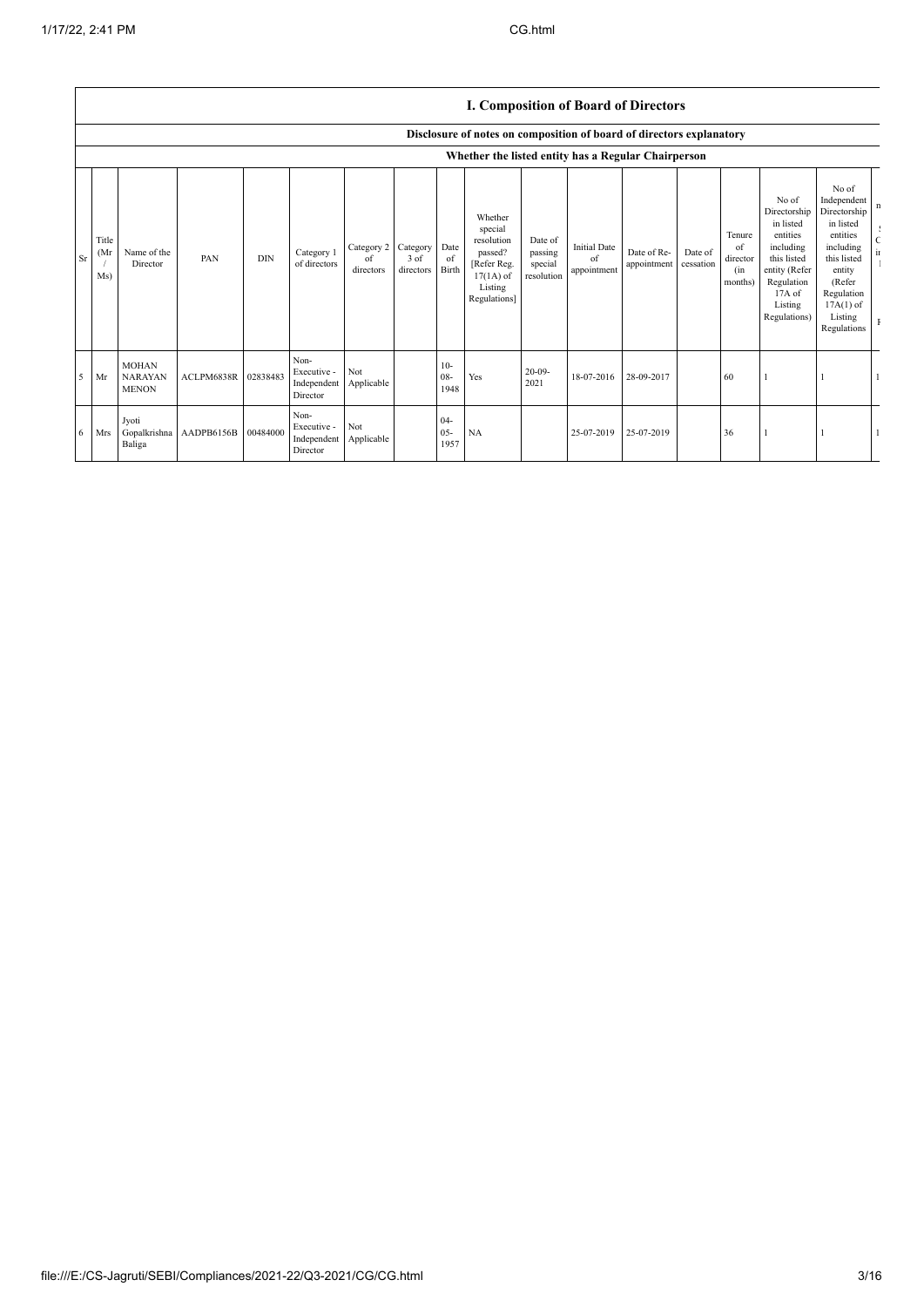|                | <b>Audit Committee Details</b>                              |                                        |                                         |                            |                        |                      |         |  |  |
|----------------|-------------------------------------------------------------|----------------------------------------|-----------------------------------------|----------------------------|------------------------|----------------------|---------|--|--|
|                | Whether the Audit Committee has a Regular Chairperson   Yes |                                        |                                         |                            |                        |                      |         |  |  |
| <b>Sr</b>      | <b>DIN</b><br>Number                                        | Name of Committee members              | Category 1 of directors                 | Category 2 of<br>directors | Date of<br>Appointment | Date of<br>Cessation | Remarks |  |  |
|                | 00061959                                                    | <b>BABUGOWDA</b><br>SANGANAGOWDA PATIL | Non-Executive -<br>Independent Director | Chairperson                | 10-04-2009             |                      |         |  |  |
| $\overline{2}$ |                                                             | 00432755 DIWAKAR SANKU SHETTY          | <b>Executive Director</b>               | Member                     | 30-05-2017             |                      |         |  |  |
|                | 02838483                                                    | MOHAN NARAYAN MENON                    | Non-Executive -<br>Independent Director | Member                     | 30-05-2017             |                      |         |  |  |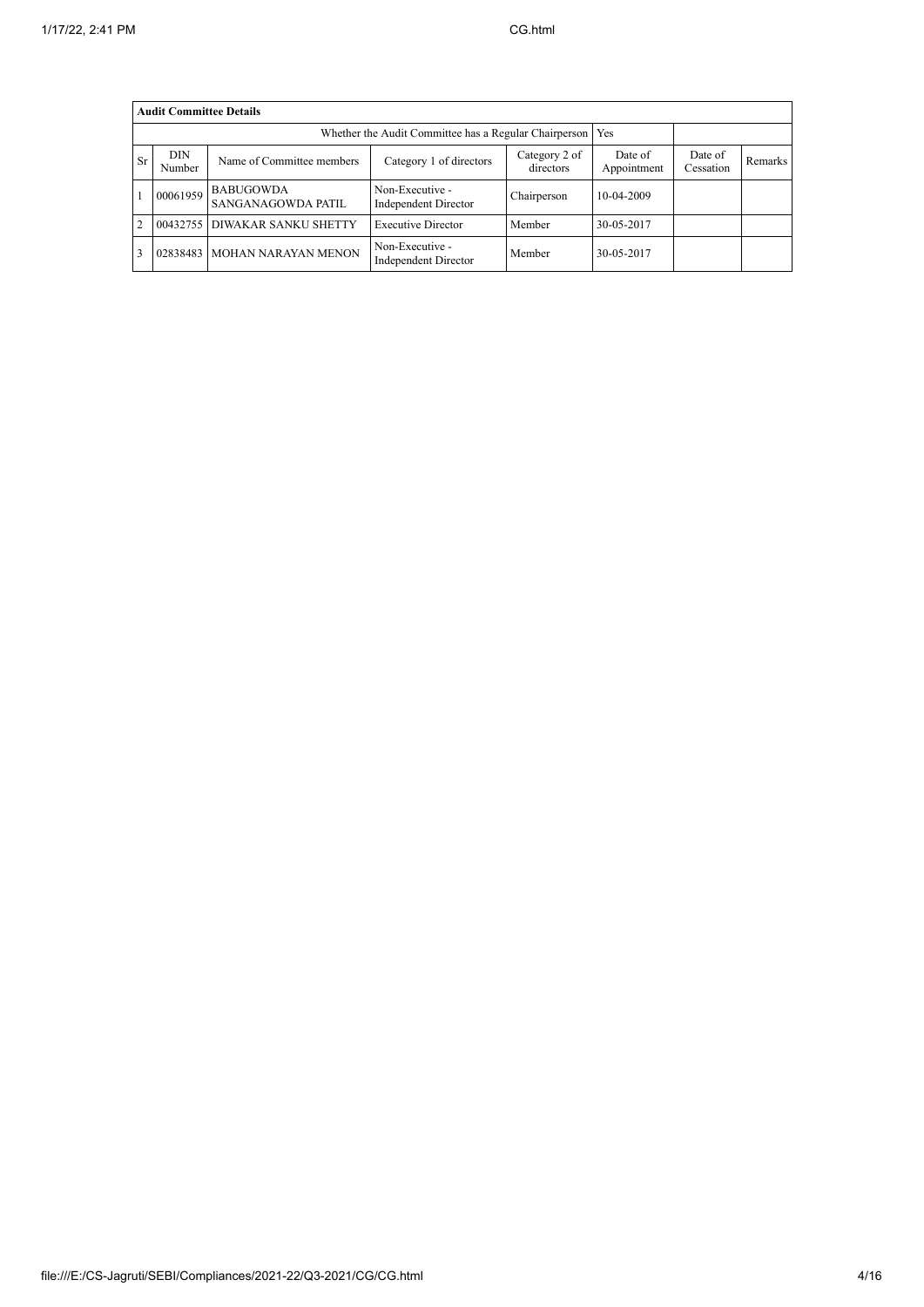|                | Nomination and remuneration committee                                                                      |                                                                             |                                         |             |                  |                      |         |  |  |
|----------------|------------------------------------------------------------------------------------------------------------|-----------------------------------------------------------------------------|-----------------------------------------|-------------|------------------|----------------------|---------|--|--|
|                |                                                                                                            | Whether the Nomination and remuneration committee has a Regular Chairperson |                                         |             | <b>Yes</b>       |                      |         |  |  |
| Sr             | <b>DIN</b><br>Category 2 of<br>Name of Committee members<br>Category 1 of directors<br>directors<br>Number |                                                                             |                                         |             |                  | Date of<br>Cessation | Remarks |  |  |
|                | 00061959                                                                                                   | <b>BABUGOWDA</b><br>SANGANAGOWDA PATIL                                      | Non-Executive -<br>Independent Director | Chairperson | 30-10-2014       |                      |         |  |  |
| $\overline{2}$ |                                                                                                            | 00432755 DIVAKAR SANKU SHETTY                                               | <b>Executive Director</b>               | Member      | 30-10-2014       |                      |         |  |  |
| 3              |                                                                                                            | 02838483 MOHAN NARAYAN MENON                                                | Non-Executive -<br>Independent Director | Member      | 30-05-2017       |                      |         |  |  |
| $\overline{4}$ |                                                                                                            | 00484000 Jyoti Gopalkrishna Baliga                                          | Non-Executive -<br>Independent Director | Member      | $04 - 08 - 2021$ |                      |         |  |  |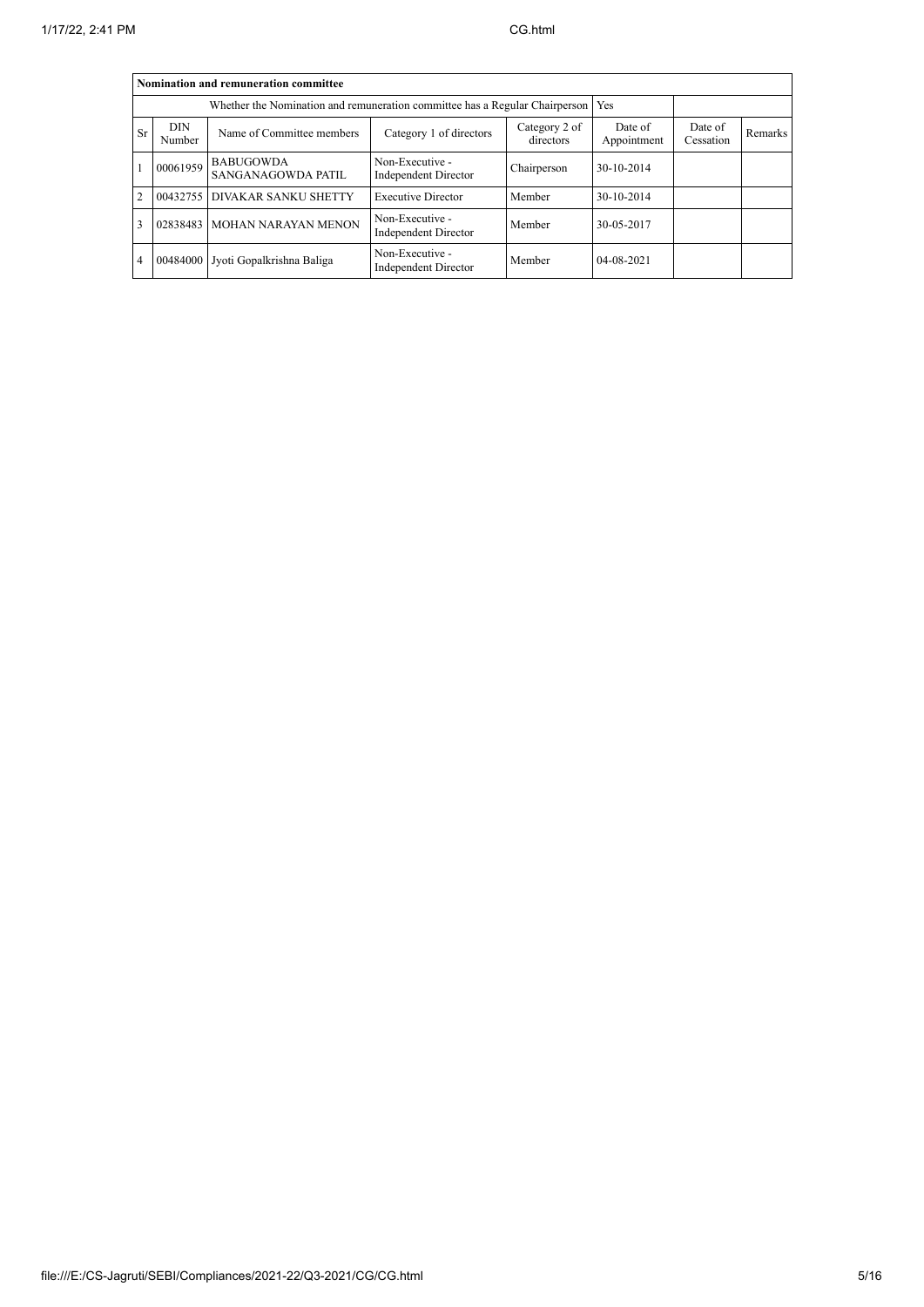|     | <b>Stakeholders Relationship Committee</b> |                                        |                                         |                            |                        |                      |         |  |  |
|-----|--------------------------------------------|----------------------------------------|-----------------------------------------|----------------------------|------------------------|----------------------|---------|--|--|
|     |                                            |                                        |                                         |                            |                        |                      |         |  |  |
| Sr. | <b>DIN</b><br>Number                       | Name of Committee members              | Category 1 of directors                 | Category 2 of<br>directors | Date of<br>Appointment | Date of<br>Cessation | Remarks |  |  |
|     | 00061959                                   | <b>BABUGOWDA</b><br>SANGANAGOWDA PATIL | Non-Executive -<br>Independent Director | Chairperson                | 30-10-2006             |                      |         |  |  |
| 2   | 00432755                                   | <b>DIVAKAR SANKU SHETTY</b>            | <b>Executive Director</b>               | Member                     | 10-04-2009             |                      |         |  |  |
| 3   |                                            | 00477686 KARTIK MANOHAR NAYAK          | <b>Executive Director</b>               | Member                     | 30-10-2006             |                      |         |  |  |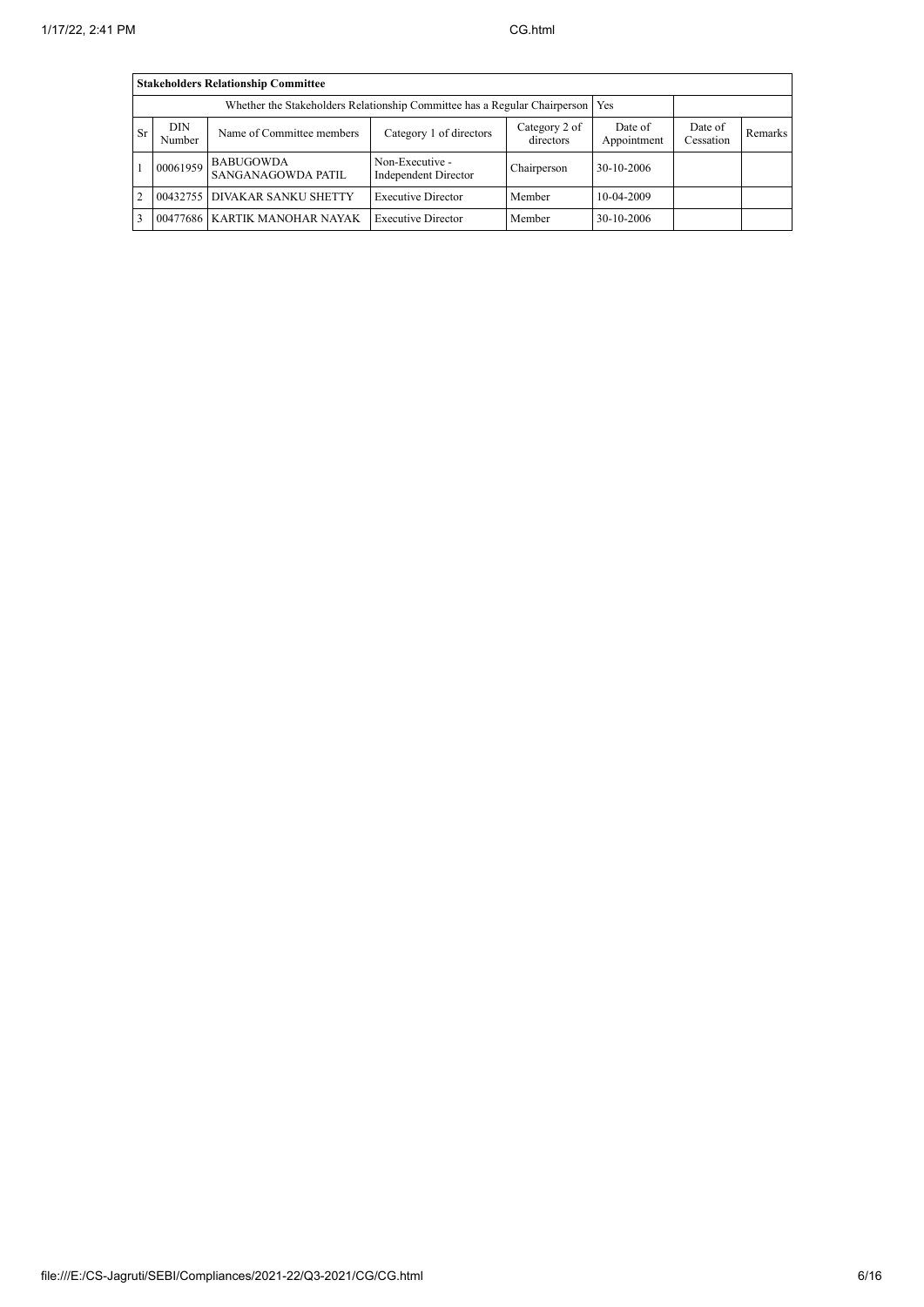|           | <b>Risk Management Committee</b> |                                                                 |                            |                            |                        |                      |         |  |  |
|-----------|----------------------------------|-----------------------------------------------------------------|----------------------------|----------------------------|------------------------|----------------------|---------|--|--|
|           |                                  | Whether the Risk Management Committee has a Regular Chairperson |                            |                            |                        |                      |         |  |  |
| <b>Sr</b> | <b>DIN</b><br>Number             | Name of Committee<br>members                                    | Category 1 of<br>directors | Category 2 of<br>directors | Date of<br>Appointment | Date of<br>Cessation | Remarks |  |  |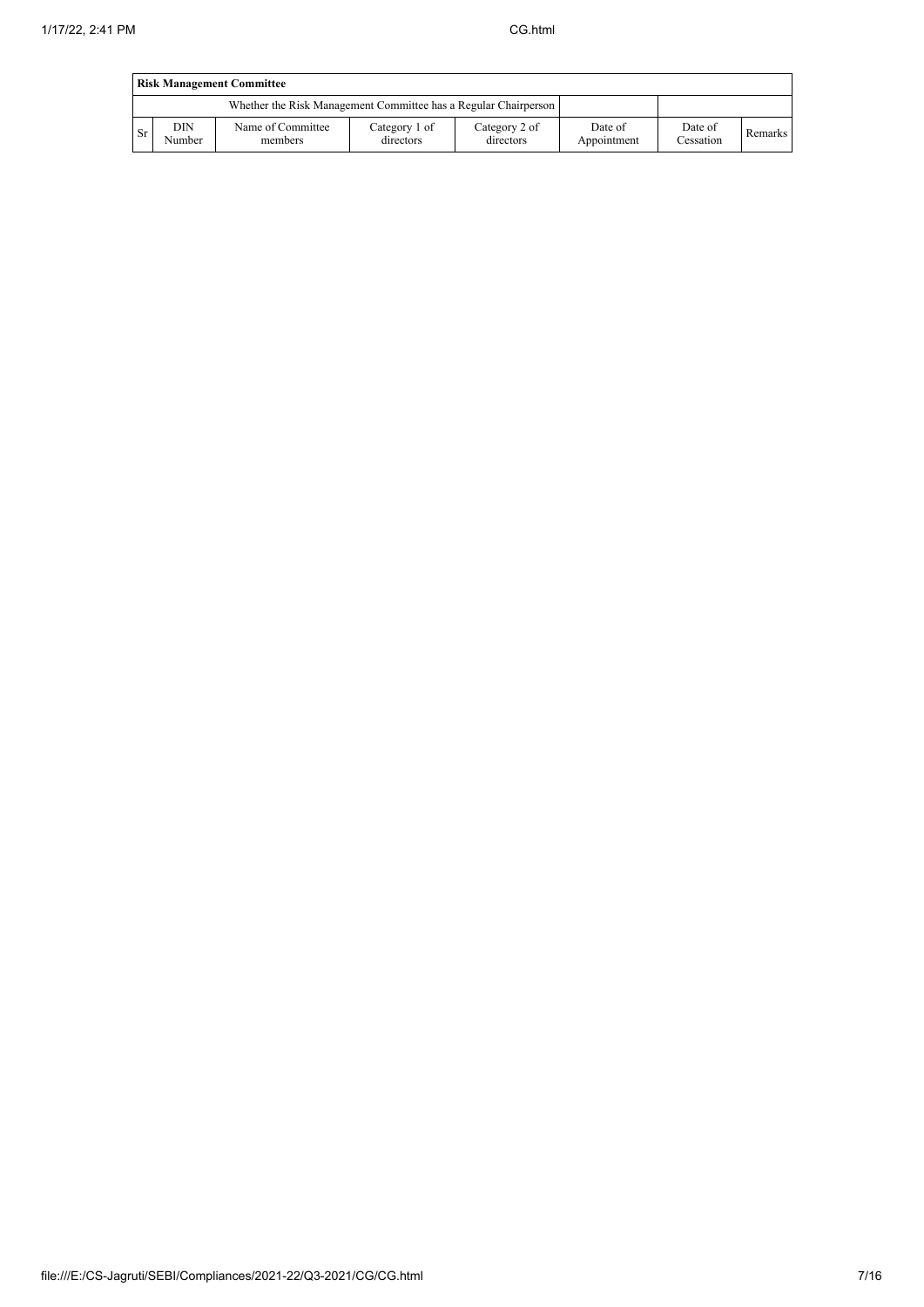|           | <b>Corporate Social Responsibility Committee</b> |                                                                                 |                            |                            |                        |                      |         |  |  |
|-----------|--------------------------------------------------|---------------------------------------------------------------------------------|----------------------------|----------------------------|------------------------|----------------------|---------|--|--|
|           |                                                  | Whether the Corporate Social Responsibility Committee has a Regular Chairperson |                            |                            |                        |                      |         |  |  |
| <b>Sr</b> | DIN<br>Number                                    | Name of Committee<br>members                                                    | Category 1 of<br>directors | Category 2 of<br>directors | Date of<br>Appointment | Date of<br>Cessation | Remarks |  |  |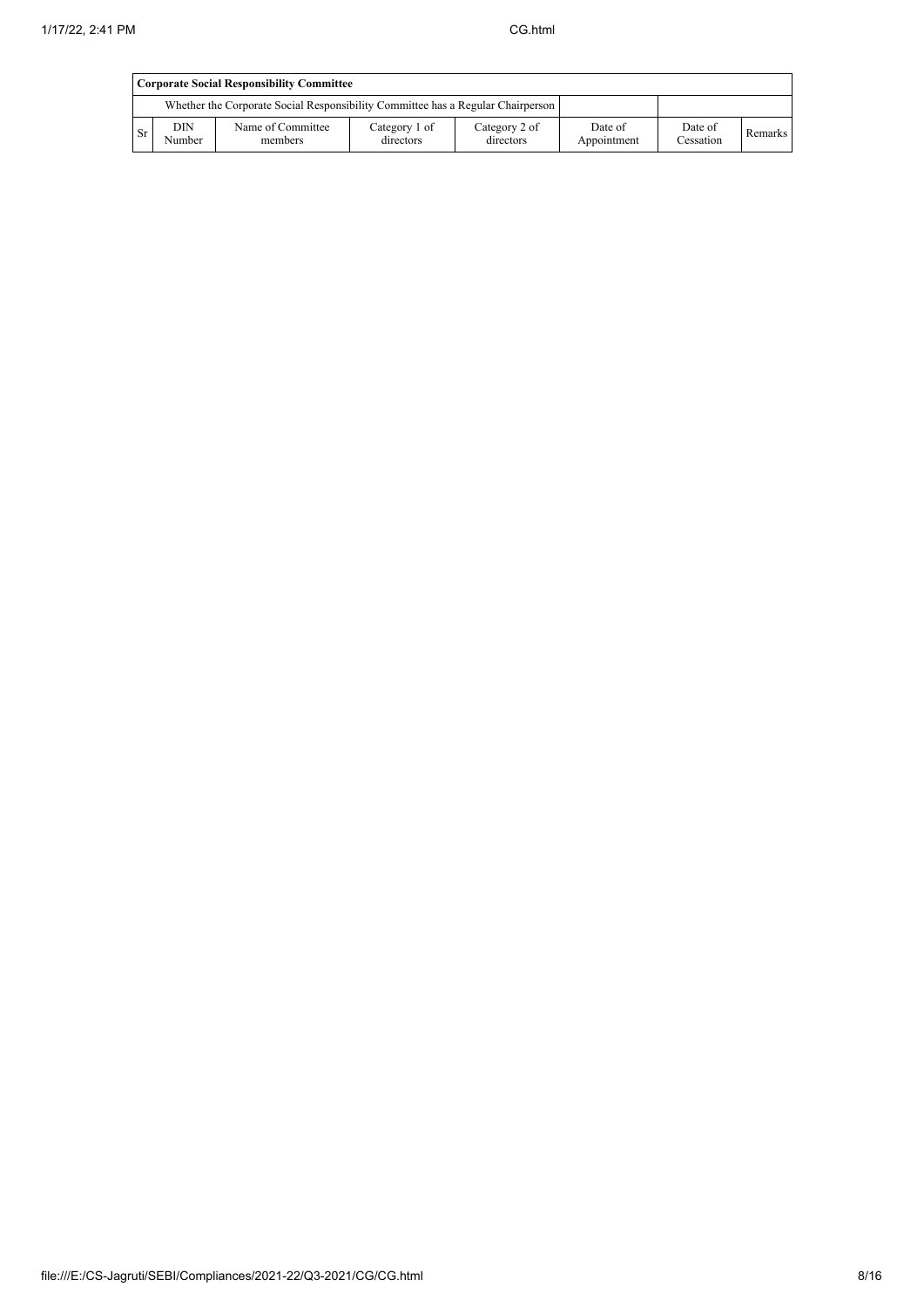|                | <b>Other Committee</b> |                                        |                            |                                         |                            |         |  |  |  |
|----------------|------------------------|----------------------------------------|----------------------------|-----------------------------------------|----------------------------|---------|--|--|--|
| Sr             | DIN.<br>Number         | Name of Committee members              | Name of other<br>committee | Category 1 of directors                 | Category 2 of<br>directors | Remarks |  |  |  |
| $\overline{2}$ |                        | 00432755 DIVAKAR SANKU SHETTY          | Borrowing<br>Committee     | <b>Executive Director</b>               | Chairperson                |         |  |  |  |
| 3              | 00061959               | <b>BABUGOWDA</b><br>SANGANAGOWDA PATIL | Borrowing<br>Committee     | Non-Executive - Independent<br>Director | Member                     |         |  |  |  |
| $\overline{4}$ |                        | 00477686 KARTIK MANOHAR NAYAK          | Borrowing<br>Committee     | <b>Executive Director</b>               | Member                     |         |  |  |  |
| 5              |                        | 00798354 PRAVEEN VITTAL MALLY          | Borrowing<br>Committee     | <b>Executive Director</b>               | Member                     |         |  |  |  |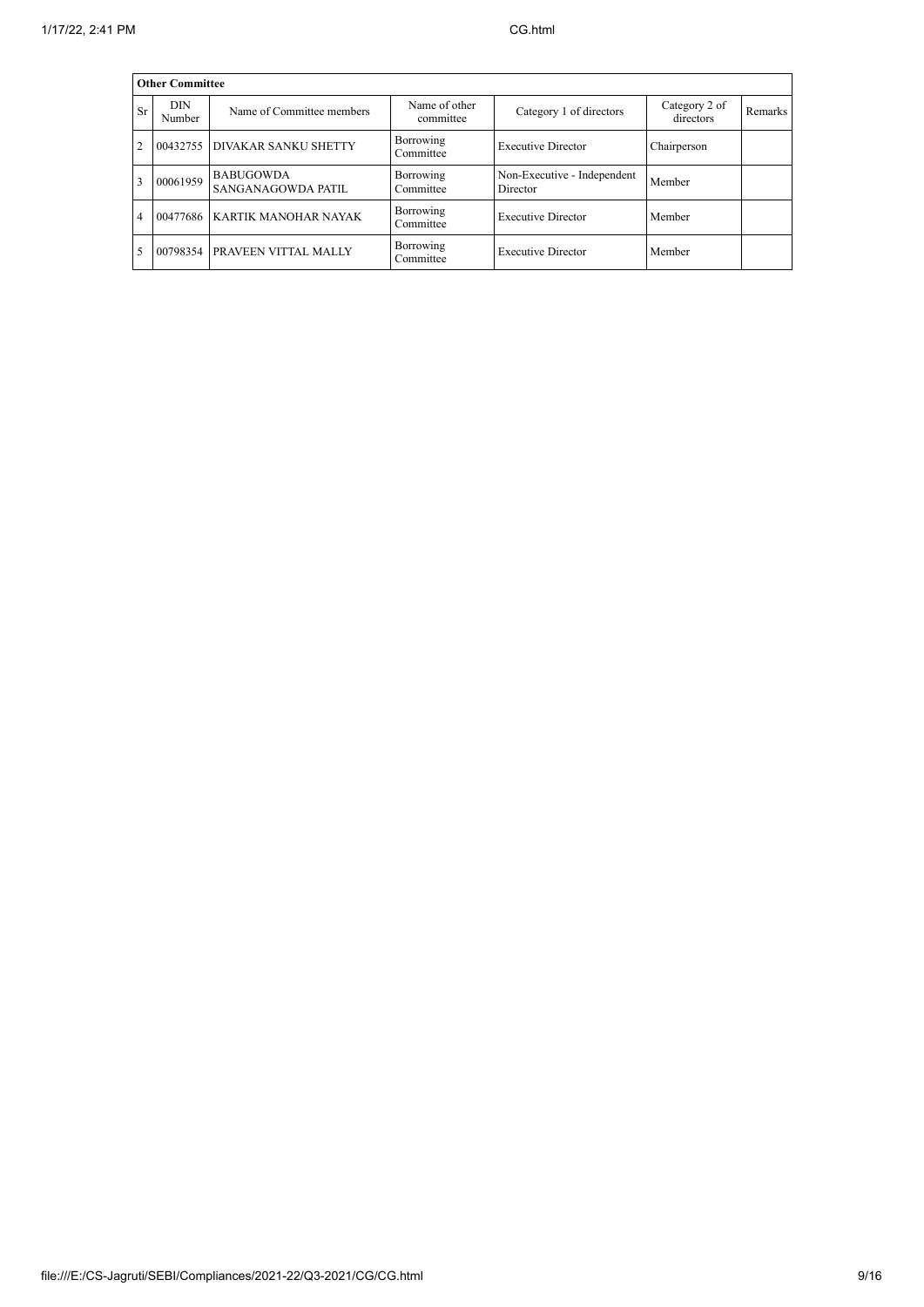|                | Annexure 1                                                          |                                                               |                                                                      |                                       |                                                     |                                                                                      |                                                                        |  |  |
|----------------|---------------------------------------------------------------------|---------------------------------------------------------------|----------------------------------------------------------------------|---------------------------------------|-----------------------------------------------------|--------------------------------------------------------------------------------------|------------------------------------------------------------------------|--|--|
|                | <b>Annexure 1</b>                                                   |                                                               |                                                                      |                                       |                                                     |                                                                                      |                                                                        |  |  |
|                | <b>III. Meeting of Board of Directors</b>                           |                                                               |                                                                      |                                       |                                                     |                                                                                      |                                                                        |  |  |
|                | Disclosure of notes on meeting of<br>board of directors explanatory |                                                               |                                                                      |                                       |                                                     |                                                                                      |                                                                        |  |  |
| Sr             | $Date(s)$ of<br>meeting (if any)<br>in the previous<br>quarter      | $Date(s)$ of<br>meeting (if any)<br>in the current<br>quarter | Maximum gap<br>between any two<br>consecutive (in<br>number of days) | Notes for<br>not<br>providing<br>Date | Whether<br>requirement of<br>Quorum met<br>(Yes/No) | Number of Directors<br>present* (All directors<br>including Independent<br>Director) | No. of<br>Independent<br><b>Directors</b><br>attending the<br>meeting* |  |  |
|                | 04-08-2021                                                          |                                                               |                                                                      |                                       | Yes                                                 | 6                                                                                    |                                                                        |  |  |
| $\overline{2}$ |                                                                     | 02-11-2021                                                    | 89                                                                   |                                       | Yes                                                 | 6                                                                                    |                                                                        |  |  |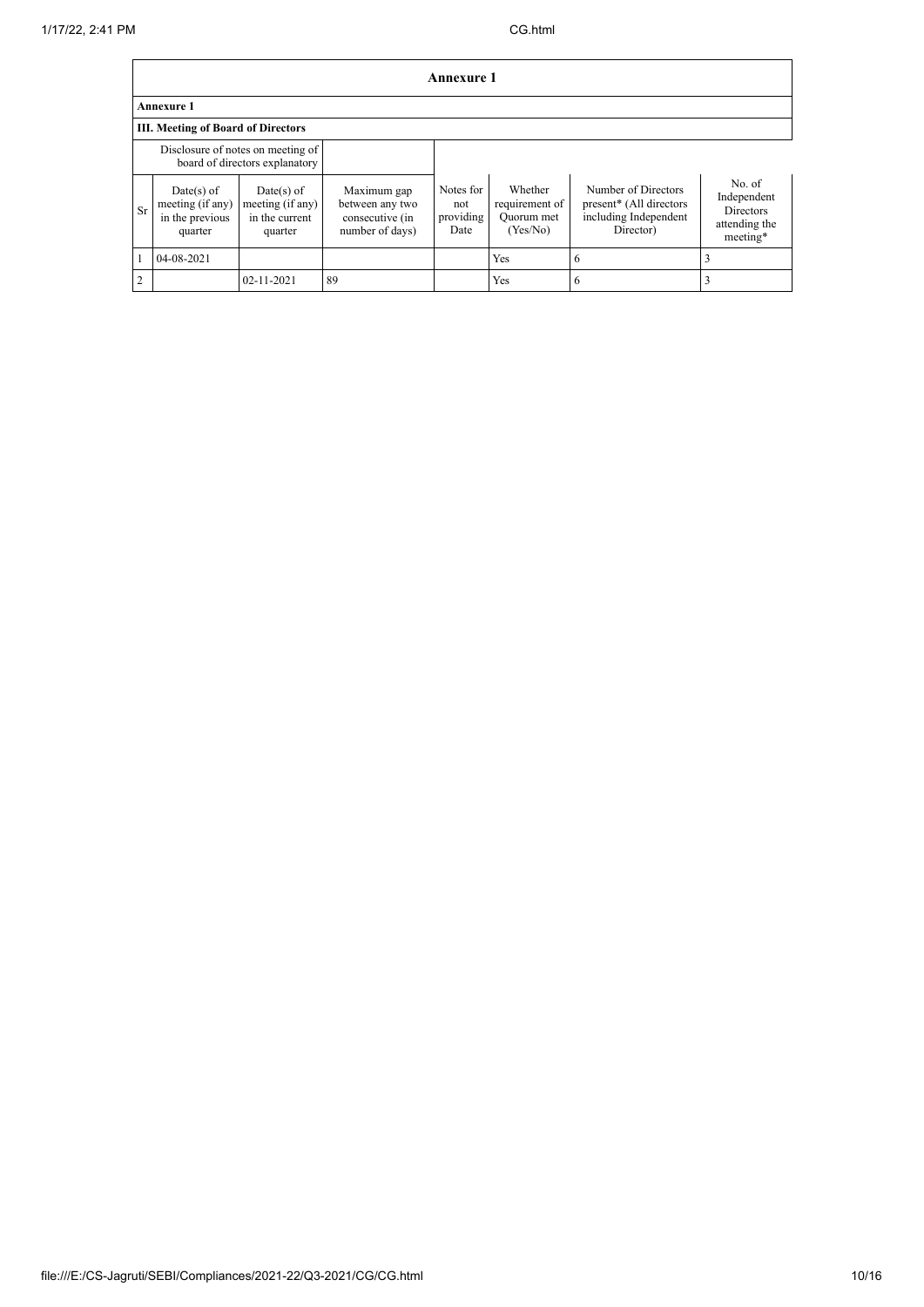|                         | <b>Annexure 1</b>                                        |                                                                                                            |                                                                      |                               |                                       |                                                        |                                                                                            |                                                                           |  |  |
|-------------------------|----------------------------------------------------------|------------------------------------------------------------------------------------------------------------|----------------------------------------------------------------------|-------------------------------|---------------------------------------|--------------------------------------------------------|--------------------------------------------------------------------------------------------|---------------------------------------------------------------------------|--|--|
|                         | <b>IV. Meeting of Committees</b>                         |                                                                                                            |                                                                      |                               |                                       |                                                        |                                                                                            |                                                                           |  |  |
|                         | Disclosure of notes on meeting of committees explanatory |                                                                                                            |                                                                      |                               |                                       |                                                        |                                                                                            |                                                                           |  |  |
| <b>Sr</b>               | Name of<br>Committee                                     | $Date(s)$ of meeting (Enter<br>dates of Previous quarter<br>and Current quarter in<br>chronological order) | Maximum gap<br>between any two<br>consecutive (in<br>number of days) | Name of<br>other<br>committee | Reson for<br>not<br>providing<br>date | Whether<br>requirement<br>of Quorum<br>met<br>(Yes/No) | Number of<br>Directors present*<br>(All directors<br>including<br>Independent<br>Director) | No. of<br>Independent<br><b>Directors</b><br>attending<br>the<br>meeting* |  |  |
| $\mathbf{1}$            | Nomination<br>and<br>remuneration<br>committee           | $04 - 08 - 2021$                                                                                           |                                                                      |                               |                                       | Yes                                                    | 4                                                                                          | 2                                                                         |  |  |
| $\overline{2}$          | <b>Stakeholders</b><br>Relationship<br>Committee         | 04-08-2021                                                                                                 |                                                                      |                               |                                       | Yes                                                    | 6                                                                                          | 3                                                                         |  |  |
| $\overline{\mathbf{3}}$ | Audit<br>Committee                                       | 04-08-2021                                                                                                 |                                                                      |                               |                                       | Yes                                                    | 6                                                                                          | 3                                                                         |  |  |
| $\overline{4}$          | Audit<br>Committee                                       | 02-11-2021                                                                                                 | 89                                                                   |                               |                                       | Yes                                                    | 6                                                                                          | 3                                                                         |  |  |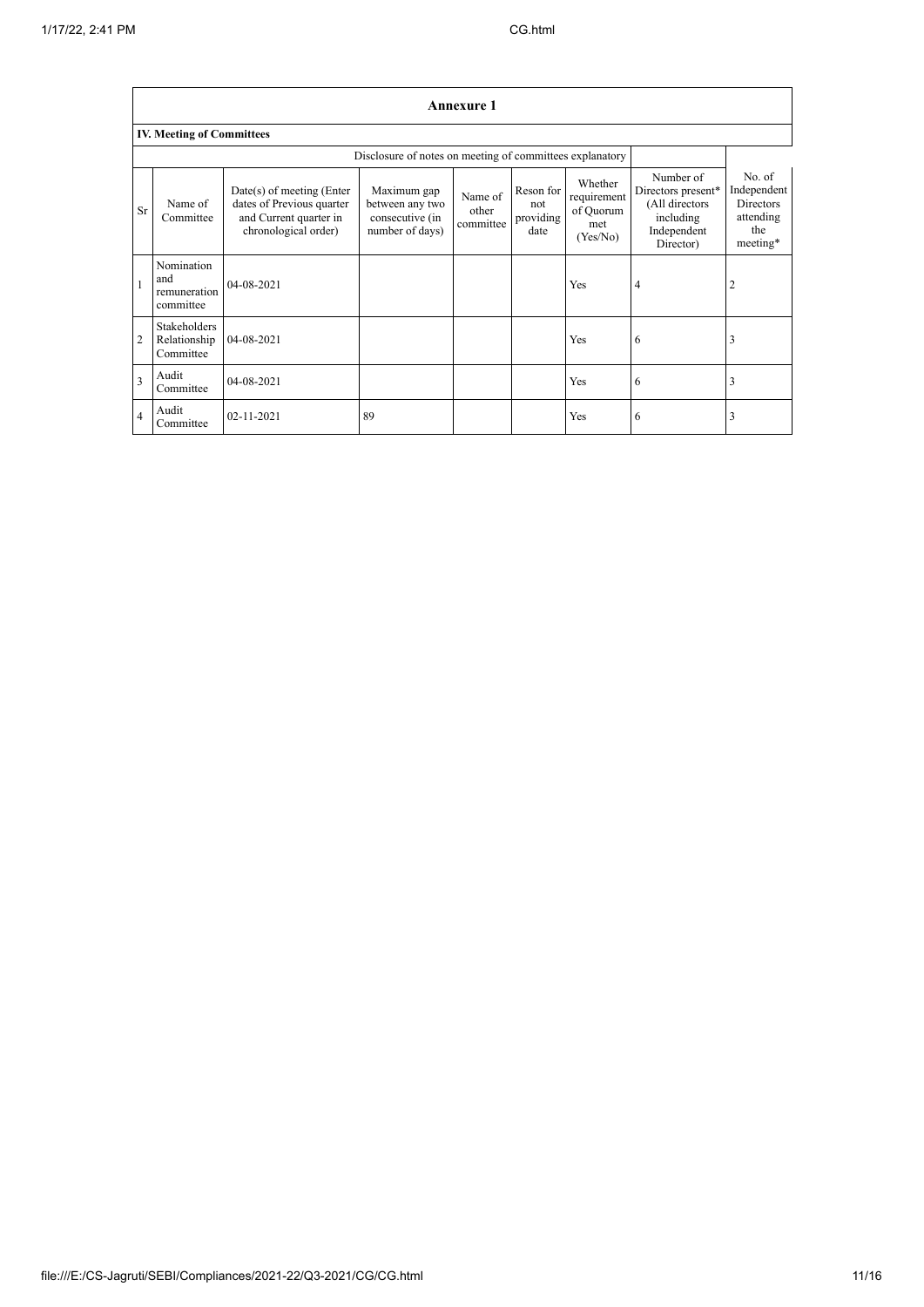|                | Annexure 1                                                                                                |                                  |                                                                    |  |  |  |  |  |
|----------------|-----------------------------------------------------------------------------------------------------------|----------------------------------|--------------------------------------------------------------------|--|--|--|--|--|
|                | V. Related Party Transactions                                                                             |                                  |                                                                    |  |  |  |  |  |
| Sr             | Subject                                                                                                   | Compliance status<br>(Yes/No/NA) | If status is "No" details of non-<br>compliance may be given here. |  |  |  |  |  |
|                | Whether prior approval of audit committee obtained                                                        | <b>Yes</b>                       |                                                                    |  |  |  |  |  |
| $\overline{c}$ | Whether shareholder approval obtained for material RPT                                                    | <b>NA</b>                        |                                                                    |  |  |  |  |  |
| 3              | Whether details of RPT entered into pursuant to omnibus approval<br>have been reviewed by Audit Committee | Yes                              |                                                                    |  |  |  |  |  |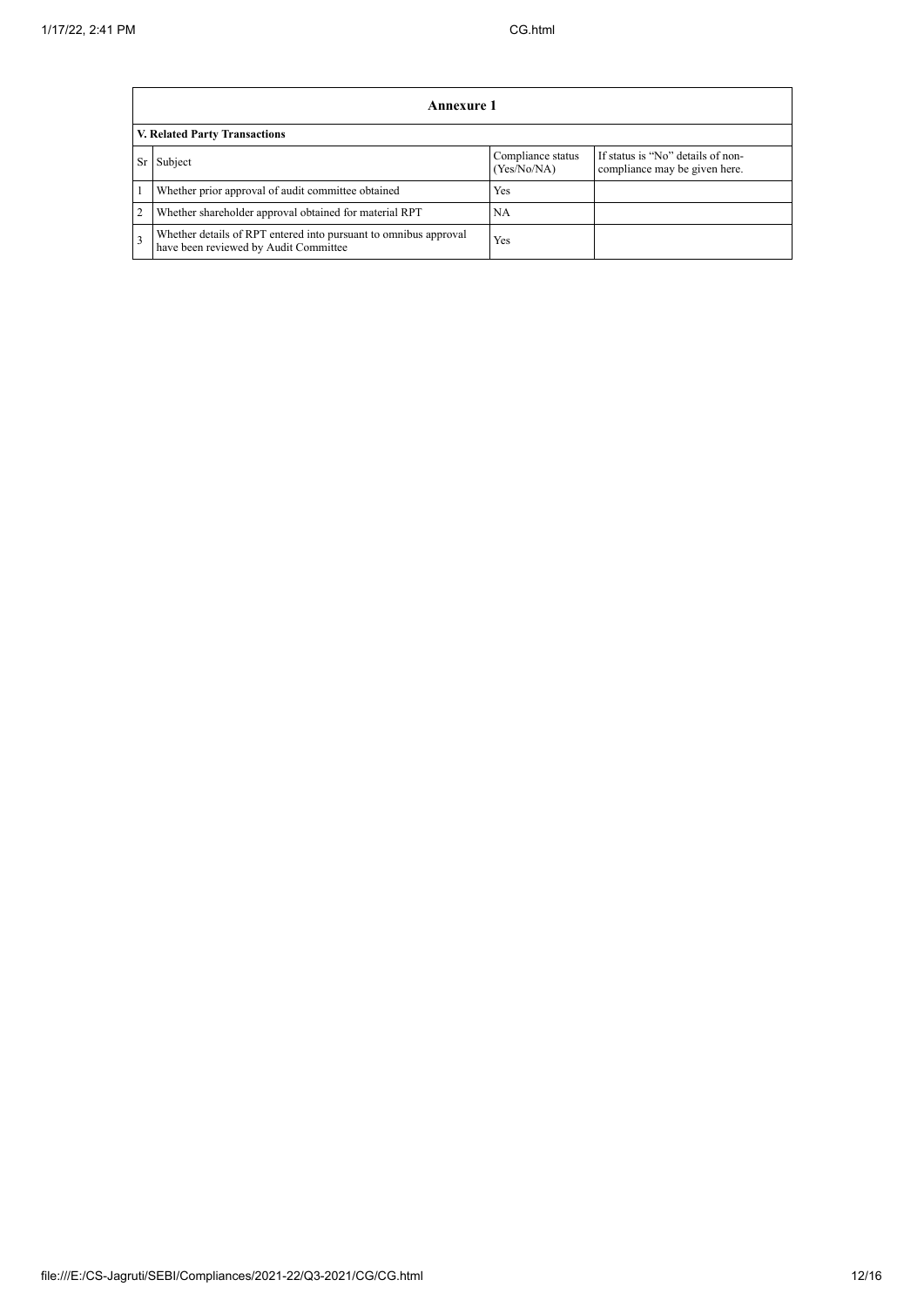|                         | Annexure 1                                                                                                                                                                                                      |                               |  |  |
|-------------------------|-----------------------------------------------------------------------------------------------------------------------------------------------------------------------------------------------------------------|-------------------------------|--|--|
| <b>VI.</b> Affirmations |                                                                                                                                                                                                                 |                               |  |  |
|                         | Sr Subject                                                                                                                                                                                                      | Compliance<br>status (Yes/No) |  |  |
| 1                       | The composition of Board of Directors is in terms of SEBI (Listing obligations and disclosure requirements)<br>Regulations, 2015                                                                                | Yes                           |  |  |
| $\overline{2}$          | The composition of the following committees is in terms of SEBI(Listing obligations and disclosure requirements)<br>Regulations, 2015 a. Audit Committee                                                        | Yes                           |  |  |
| 3                       | The composition of the following committees is in terms of SEBI(Listing obligations and disclosure requirements)<br>Regulations, 2015. b. Nomination & remuneration committee                                   | Yes                           |  |  |
| 4                       | The composition of the following committees is in terms of SEBI(Listing obligations and disclosure requirements)<br>Regulations, 2015. c. Stakeholders relationship committee                                   | Yes                           |  |  |
| 5                       | The composition of the following committees is in terms of SEBI(Listing obligations and disclosure requirements)<br>Regulations, 2015. d. Risk management committee (applicable to the top 500 listed entities) | <b>NA</b>                     |  |  |
| 6                       | The committee members have been made aware of their powers, role and responsibilities as specified in SEBI<br>(Listing obligations and disclosure requirements) Regulations, 2015.                              | Yes                           |  |  |
| 7                       | The meetings of the board of directors and the above committees have been conducted in the manner as specified in<br>SEBI (Listing obligations and disclosure requirements) Regulations, 2015.                  | Yes                           |  |  |
| 8                       | This report and/or the report submitted in the previous quarter has been placed before Board of Directors.                                                                                                      | Yes                           |  |  |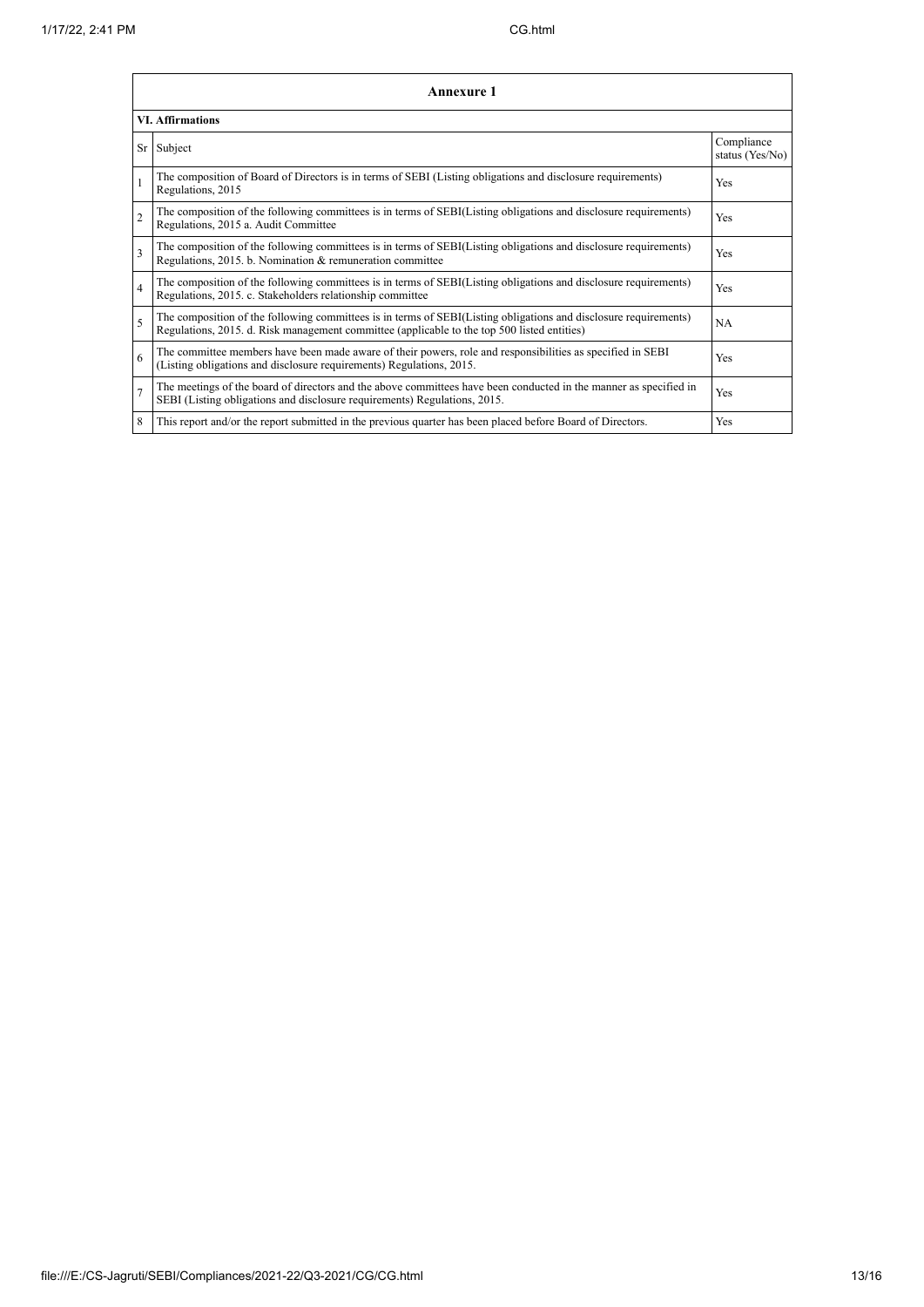| <b>Annexure 1</b> |                   |                                          |
|-------------------|-------------------|------------------------------------------|
| l Sr              | Subject           | Compliance status                        |
|                   | Name of signatory | Jagruti Mursenia                         |
|                   | Designation       | Company Secretary and Compliance Officer |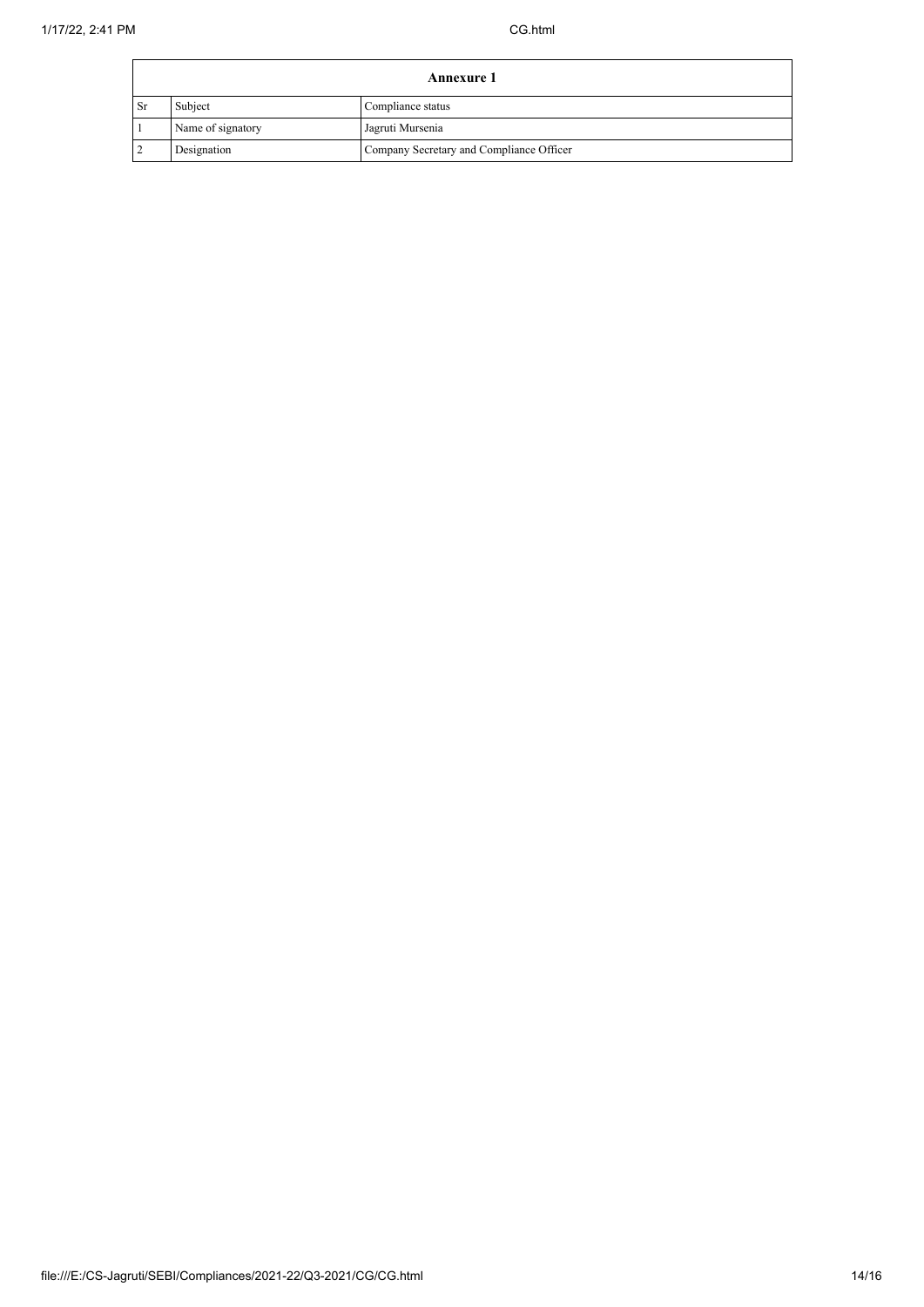$\blacksquare$ 

| <b>Signatory Details</b> |                                          |  |
|--------------------------|------------------------------------------|--|
| Name of signatory        | Jagruti Mursenia                         |  |
| Designation of person    | Company Secretary and Compliance Officer |  |
| Place                    | Bangalore                                |  |
| Date                     | 17-01-2022                               |  |